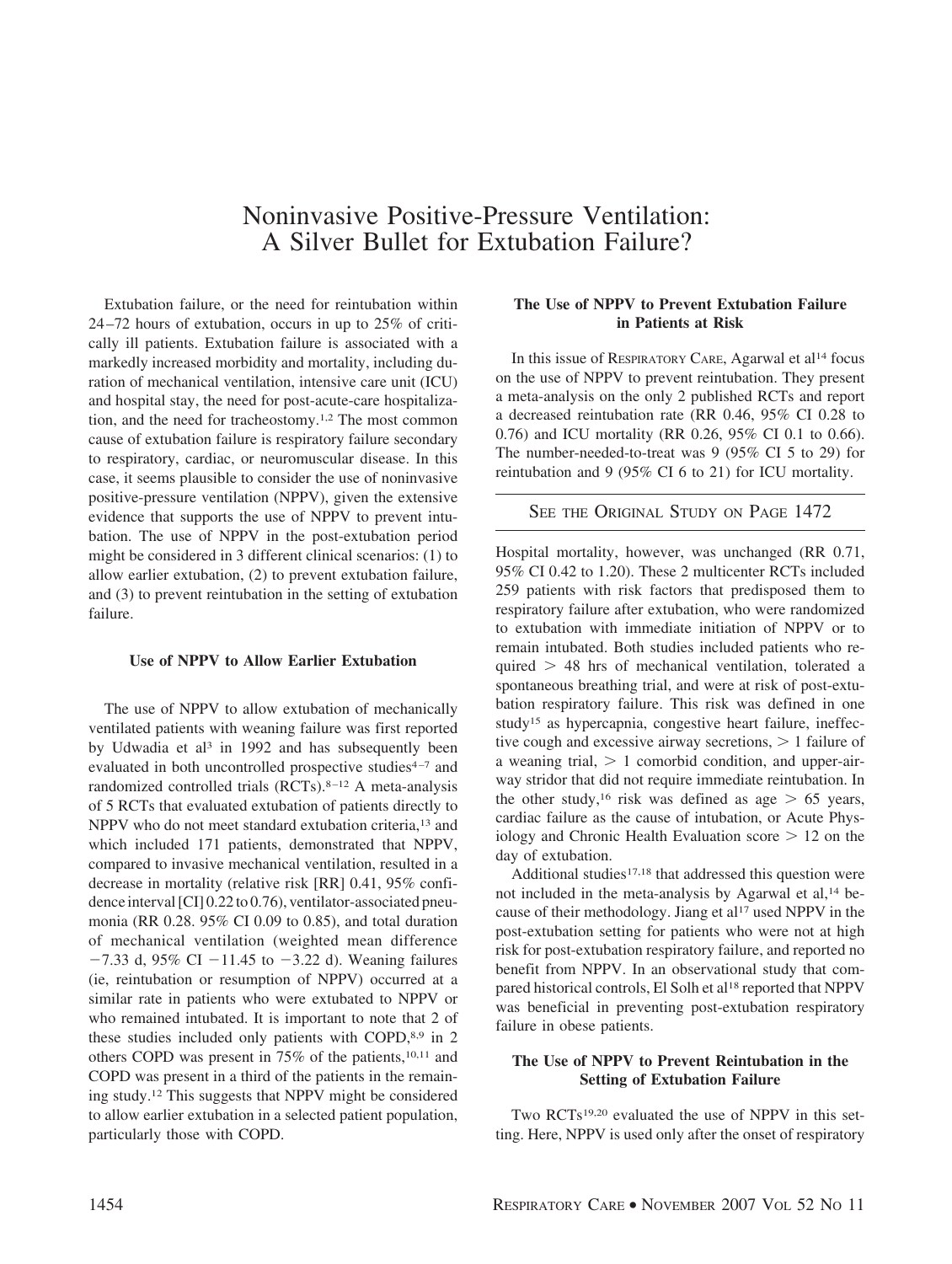failure. These studies included 302 patients. Agarwal et al<sup>14</sup> also offer a meta-analysis of these 2 RCTs, and they report no benefit from the use of NPPV in decreasing either reintubation rate (RR 1.03, 95% CI 0.84 to 1.25) or ICU mortality (RR 1.14, 95% CI 0.43 to 3.0). Moreover, although not statistically significant, there was a tendency toward harm with the use of NPPV.

Several observations are important relative to these studies. Very few patients had a diagnosis of COPD.19,20 This is relevant given the strong evidence that supports the use of NPPV to prevent intubation in this patient population.21 In the study by Esteban et al,<sup>20</sup> patients could be crossed over to receive NPPV even if they met reintubation criteria. It is of interest that reintubation was avoided in 21 of 28 patients (75%) who were crossed over to NPPV. Moreover, the mortality was low in this group. Unfortunately, Esteban et al<sup>20</sup> did not comment on the apparent success of NPPV in the subgroup of patients who were crossed over. This leaves us to wonder whether physicians selected these patients for a trial of NPPV for some reason that caused them to suspect clinical success.

The higher mortality in the Esteban study<sup>20</sup> among the patients randomized to NPPV was explained by the authors to be the result of delayed reintubation. However, additional analysis does not support this hypothesis. Patients assigned to NPPV had a similarly increased mortality whether they were reintubated (RR 1.77, 95% CI 0.95 to 3.30) or not (RR 1.66, 95% CI 0.51 to 5.37). Multiple regression analysis indicates that both assignment to NPPV and reintubation were independent predictors of mortality, with no evidence of an interaction between NPPV and reintubation ( $p = 0.752$ ). This means that NPPV had the same effect on mortality in patients who were reintubated as those who were not. The bottom line in the Estaban study<sup>20</sup> is that being assigned to NPPV increased the risk of death, but not because of reintubation, and therefore not because of delay to reintubation. The reason for increased mortality in the NPPV group remains unknown.

## **The Clinician's Dilemma**

The evidence that supports NPPV in the post-extubation period is not well-established at this time. For example, the analysis by Agarwal et al<sup>14</sup> in this issue of RESPIRATORY CARE barely qualifies as a meta-analysis, with only 2 studies included in each analysis. Of the 5 studies included in the meta-analysis by Burns et al,<sup>13</sup> one has been published only as an abstract.12 With such a small evidence base, one cannot strongly recommend for or against the use of NPPV in the post-extubation period. Recommendations for the use of post-extubation NPPV may depend on which of the 3 scenarios described in this editorial best fits the individual patient.

The available evidence is strongest for the use of NPPV to allow early extubation in carefully selected patients who do not successfully complete a spontaneous breathing trial, such as those with COPD. Available evidence also suggests that NPPV may prevent extubation failure in patients who successfully complete a spontaneous breathing trial but are at risk for extubation failure. In both of these scenarios, NPPV is initiated immediately after extubation. However, NPPV for patients who develop post-extubation respiratory failure cannot be recommended on the basis of the current evidence (ie, where NPPV is not initiated immediately after extubation).

A few commonsense recommendations are in order for the use of NPPV to allow earlier extubation or to prevent extubation failure. First, this use should be reserved for settings where the clinical team (physicians, respiratory therapists, and nurses) are experienced with the application of NPPV. Second, the patient should be extubated to NPPV at a time, and in a unit, where personnel are available to carefully monitor the patient's response to NPPV after extubation. Finally, if the patient does not respond well to NPPV, reintubation should not be delayed.

At the present time, we cannot advocate for post-extubation NPPV as a silver bullet for extubation failure. It is neither absolutely right nor absolutely wrong to use NPPV in this setting. Additional high-level studies will be required to better define the role of NPPV after extubation.

### **Dean R Hess PhD RRT FAARC**

Department of Respiratory Care Massachusetts General Hospital Harvard Medical School Boston, Massachusetts

#### **H Thomas Stelfox MD PhD FRCPC**

Department of Critical Care Medicine University of Calgary Calgary, Alberta, Canada

#### **Ulrich Schmidt MD PhD**

Respiratory Acute Care Unit Massachusetts General Hospital Harvard Medical School Boston, Massachusetts

#### **REFERENCES**

- 1. Epstein SK. Decision to extubate. Intensive Care Med 2002;28(5): 535–546.
- 2. Epstein SK. Extubation failure: an outcome to be avoided. Critical Care 2004;8(5):310–312.
- 3. Udwadia ZF, Santis GK, Steven MH, Simonds AK. Nasal ventilation to facilitate weaning in patients with chronic respiratory insufficiency. Thorax 1992;47(9):715–718.